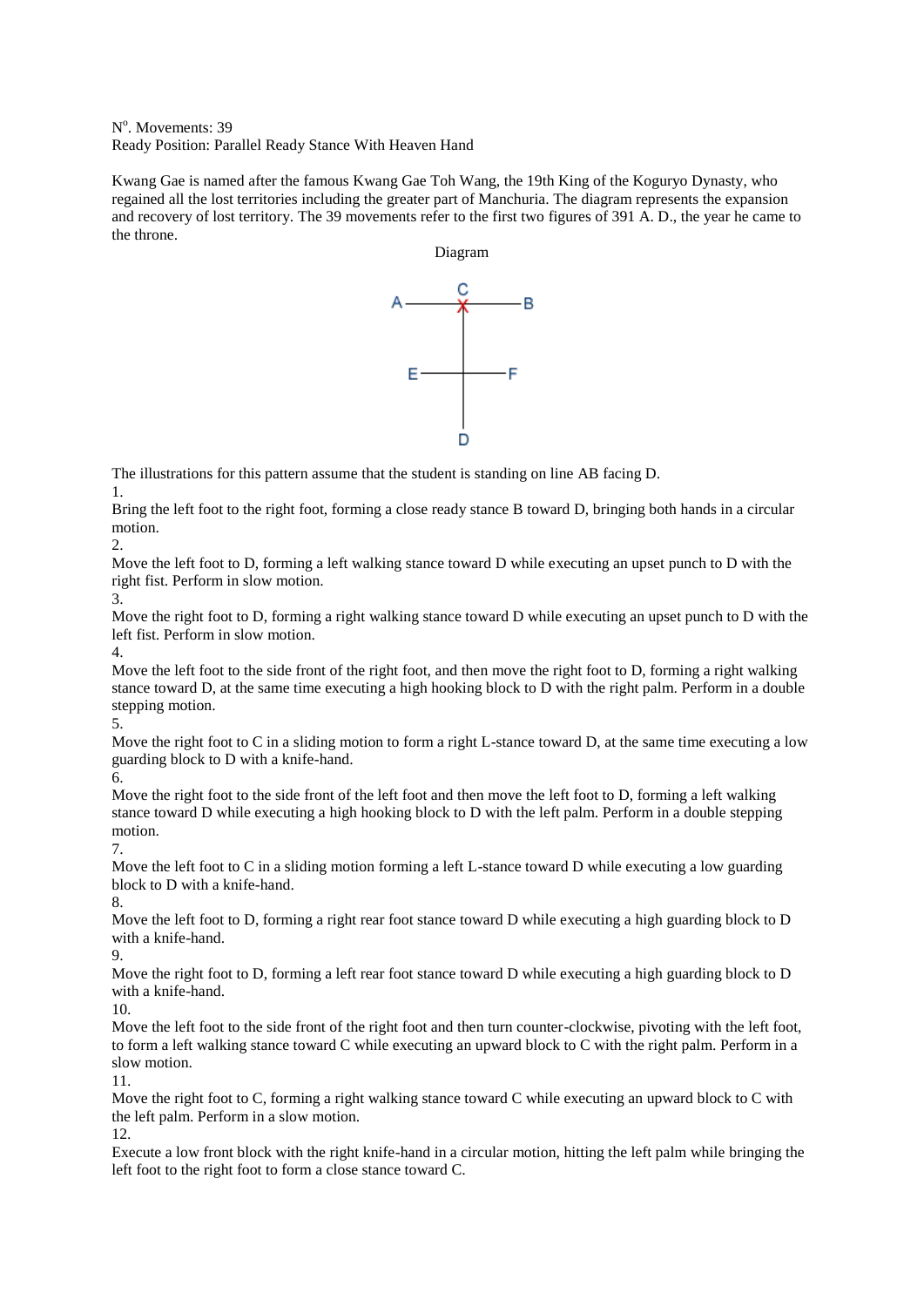13.

Execute a pressing kick to E with the left foot, keeping the position of the hands as they were in 12. 14.

Execute a middle side piercing kick to E with the left foot, keeping the position of the hands as they were in 13. Perform 13 and 14 in a consecutive kick.

15.

Lower the left foot to E, forming a right L-stance toward E while executing a high inward strike to E with the right knife-hand and bringing the left side fist in front of the right shoulder.

16.

Execute a downward strike to E with the left side fist while forming a close stance toward C, pulling the left foot to the right foot.

17.

Execute a pressing kick to F with the right foot, keeping the position of the hands as they were in 16. 18.

Execute a middle side piercing kick to F with the right foot, keeping the position of the hands as they were in 17. Perform 17 and 18 in a consecutive kick.

19.

Lower the right foot to F, forming a left L-stance toward F while executing a high inward strike to F with the knife-hand and bringing the right side fist in front of the left shoulder.

20.

Execute a downward strike to F with the right side fist while forming a close stance toward C, pulling the right foot to the left foot.

21.

Move the left foot to C, forming a left low stance toward C while executing a pressing block with the right palm. Perform in slow motion.

22.

Move the right foot to C, forming a right low stance toward C while executing a pressing block with the left palm. Perform in a slow motion.

23.

Move the right foot to D in a stamping motion to form a sitting stance toward F while executing a high side strike to D with the right back fist.

24.

Execute a middle block to D with the right double forearm while forming a right walking stance toward D, pivoting with the left foot.

25.

Execute a low block to D with the left forearm while shifting to C, maintaining a right walking stance toward D, keeping the position of the right hand as it was in 24.

26.

Execute a high thrust to D with the right flat fingertip while forming a right low stance toward D, slipping the right foot to D. Perform in slow motion.

27.

Move the left foot on lone CD in a stamping motion to form a sitting stance toward F while executing a high side strike to C with the left back fist.

28.

Execute a middle block to C with the left double forearm while forming a left walking stance toward C, pivoting with the left foot.

29.

Execute a low reverse block to C with the right forearm while shifting to D, maintaining a left walking stance toward C, keeping the position of the left hand as it was in 28.

30.

Execute a high thrust to C with the left flat fingertip while forming a left low stance toward C, slipping the left foot to C.

31.

Move the right foot to C in a stamping motion, forming a right walking stance toward C while executing a high vertical punch to C with a twin fist.

32.

Move the left foot to A in a stamping motion, forming a left walking stance toward A while executing an upset punch to A with a twin fist.

33.

Execute a middle front snap kick to A with the right foot, keeping the position of the hands as they were in 32.